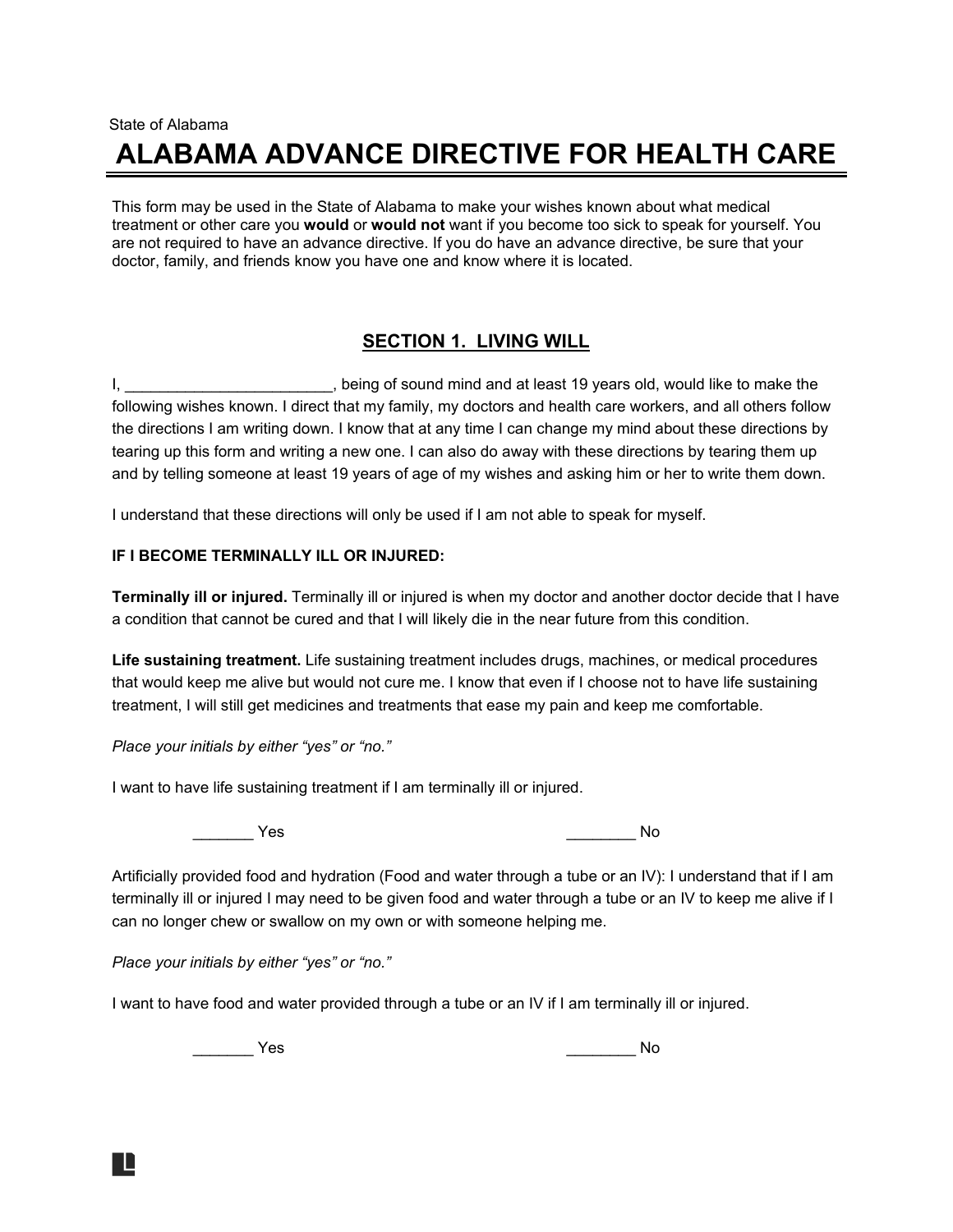#### **IF I BECOME PERMANENTLY UNCONSCIOUS:**

**Permanent unconsciousness.** Permanent unconsciousness is when my doctor and another doctor agree that within a reasonable degree of medical certainty I can **n**o longer think, feel anything, knowingly move, or be aware of being alive. They believe this condition will last indefinitely without hope for improvement and have watched me long enough to make that decision. I understand that at least one of these doctors must be qualified to make such a diagnosis.

**Life sustaining treatment.** Life sustaining treatment includes drugs, machines, or other medical procedures that would keep me alive but would not cure me. I know that even if I choose not to have life sustaining treatment, I will still get medicines and treatments that ease my pain and keep me comfortable.

*Place your initials by either "yes" or "no."*

I want to have life-sustaining treatment if I am permanently unconscious.

 $Yes$  and  $\Box$ 

**Artificially provided food and hydration** (Food and water through a tube or an IV): I understand that if I become permanently unconscious, I may need to be given food and water through a tube or an IV to keep me alive if I can no longer chew or swallow on my own or with someone helping me.

\_\_\_\_\_\_\_\_\_\_\_\_\_\_\_\_\_\_\_\_\_\_\_\_\_\_\_\_\_\_\_\_\_\_\_\_\_\_\_\_\_\_\_\_\_\_\_\_\_\_\_\_\_\_\_\_\_\_\_\_\_\_\_\_\_\_\_\_\_\_\_\_\_\_\_\_\_\_\_\_\_\_\_

\_\_\_\_\_\_\_\_\_\_\_\_\_\_\_\_\_\_\_\_\_\_\_\_\_\_\_\_\_\_\_\_\_\_\_\_\_\_\_\_\_\_\_\_\_\_\_\_\_\_\_\_\_\_\_\_\_\_\_\_\_\_\_\_\_\_\_\_\_\_\_\_\_\_\_\_\_\_\_\_\_\_\_

*Place your initials by either "yes" or "no."*

I want to have food and water provided through a tube or an IV if I am permanently unconscious.

\_\_\_\_\_\_\_ Yes \_\_\_\_\_\_\_\_ No

#### **OTHER DIRECTIONS:**

W

Please list any other things you want **done** or **not done**.

In addition to the directions I have listed on this form, I also want the following:

*If you do not have other directions, place your initials here.*

No, I do not have any other directions.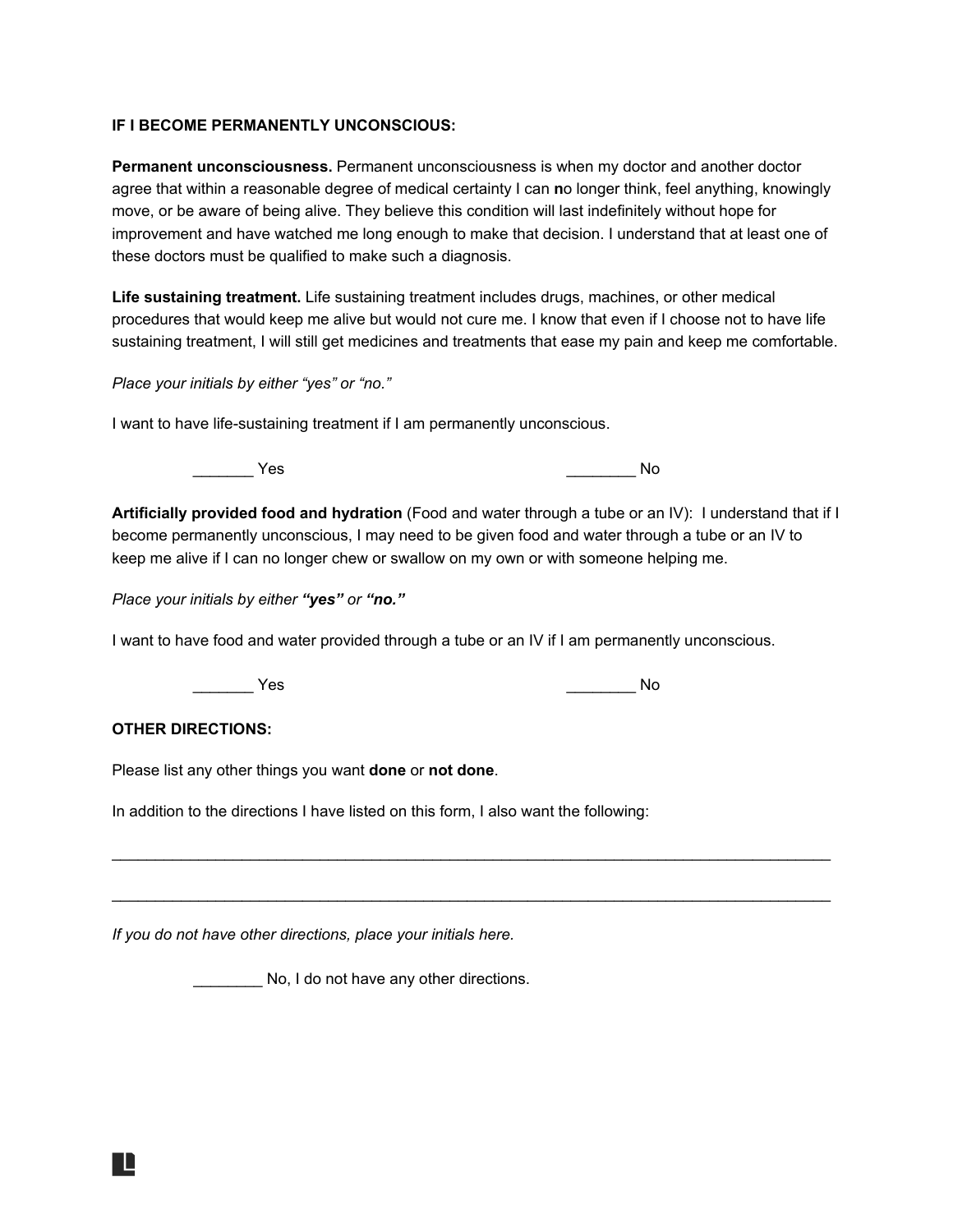### **SECTION 2. IF I NEED SOMEONE TO SPEAK FOR ME**

This form can be used in the State of Alabama to name a person you would like to make medical or other decisions for you if you become too sick to speak for yourself. This person is called a health care proxy. You do not have to name a health care proxy. The direction in this form will be followed even if you do not name a health care proxy.

*Place your initials by only one answer.*

\_\_\_\_\_\_\_\_ I **do not** want to name a health care proxy. I **do** want the person listed below to be my health care proxy. I have talked with this person about my wishes.

**First Choice For Proxy's** Full Name

**First Choice For Proxy's** Relationship to Me

#### **First Choice For Proxy's** Address

| City | State<br>------ | Zip Code |
|------|-----------------|----------|
|      |                 |          |

**First Choice For Proxy's** Day Phone **First Choice For Proxy's** Night Phone

**If this person is not able, not willing, or not available to be my health care proxy, this is my next choice:**

**Second Choice For Proxy's** Full Name

**Second Choice For Proxy's** Relationship to Me

**Second Choice For Proxy's** Address

City **State 2ip Code** State 2ip Code

**Second Choice For Proxy's** Day Phone **Second Choice For Proxy's** Night Phone

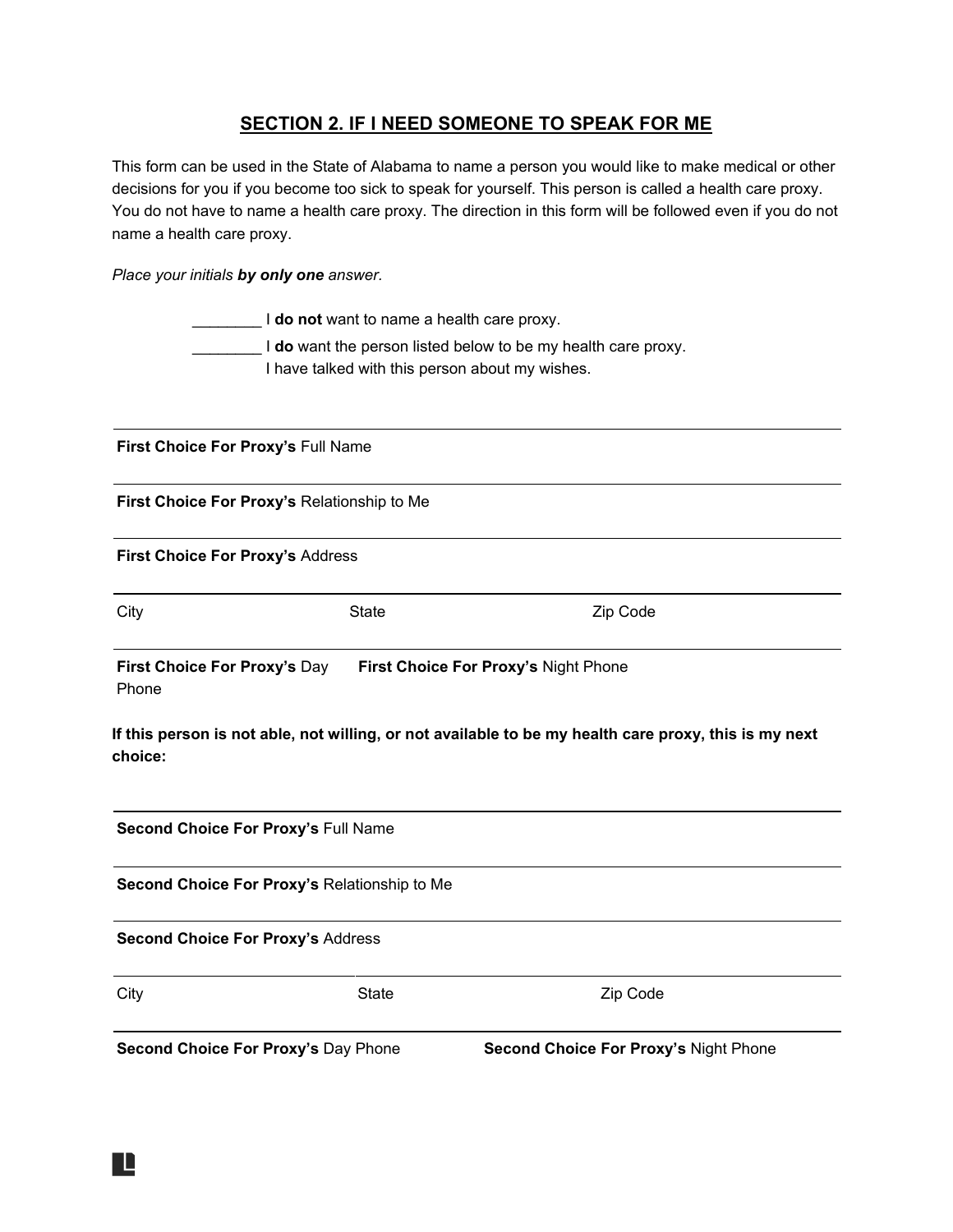#### **INSTRUCTIONS FOR PROXY**

*Place your initials by either "yes" or "no."*

I want my health care proxy to make decisions about whether to give me food and water through a tube or an IV.

\_\_\_\_\_\_\_ Yes \_\_\_\_\_\_\_\_ No

*Place your initials by only one answer.*

I want my health care proxy to follow **only** the directions as listed below.

\_\_\_\_\_\_\_\_ I want my health care proxy to follow my directions as listed on this form **and** to make any decisions about things I have not covered in the form.

\_\_\_\_\_\_\_\_ I want my health care proxy to make the final decision, even though it could mean doing something different from what I have listed on this form.

### **SECTION 3: THE THINGS LISTED ON THIS FORM ARE WHAT I WANT**

I understand the following:

**●** If my doctor or hospital does not want to follow the directions I have listed, they must see that I get to a doctor or hospital who will follow my directions.

**●** If I am pregnant, or if I become pregnant, the choices I have made on this form will not be followed until after the birth of the baby.

**●** If the time comes for me to stop receiving life sustaining treatment or food and water through a tube or an IV, I direct that my doctor talk about the good and bad points of doing this, along with my wishes, with my health care proxy, if I have one, and with the following people:

\_\_\_\_\_\_\_\_\_\_\_\_\_\_\_\_\_\_\_\_\_\_\_\_\_\_\_\_\_\_\_\_\_\_\_\_\_\_\_\_\_\_\_\_\_\_\_\_\_\_\_\_\_\_\_\_\_\_\_\_\_\_\_\_\_\_\_\_\_\_\_\_\_\_\_\_\_\_\_\_\_\_\_\_

### **SECTION 4. DONATION OF ORGANS AT DEATH**

Upon my death:

W

(PLEASE INITIAL ONE)

\_\_\_\_\_\_ I give any needed organs, tissues, or parts

Ligive the following organs, tissues or parts only: \_\_\_\_\_\_\_\_\_\_\_\_\_\_\_\_\_\_\_\_\_\_\_\_\_\_\_\_

for the following purposes: (INITIAL ALL THAT APPLY)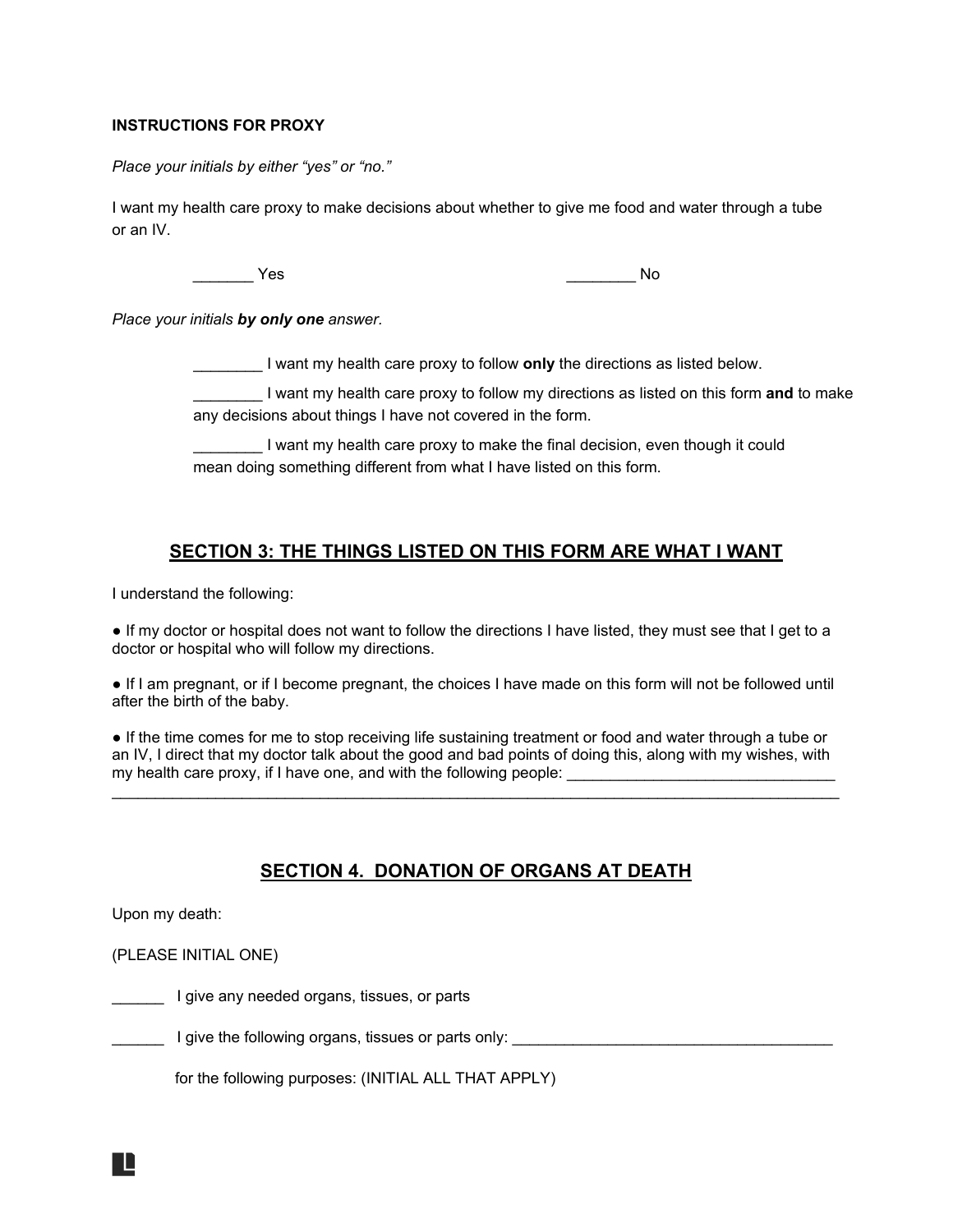| therapy                                                                                       |
|-----------------------------------------------------------------------------------------------|
| transplant                                                                                    |
| research                                                                                      |
| education                                                                                     |
| other:                                                                                        |
| I DO NOT wish to make an anatomical donation.                                                 |
| I authorize my agent to donate all or any part of my body for any purposes my agent sees fit. |

### **SECTION 5. MY SIGNATURE**

**Your** Name **Ware** Month, Day, and Year of **Your** Birth

**Your** Signature Date Signed

L

## **SECTION 6. WITNESSES (TWO WITNESSES MUST SIGN)**

I am witnessing this form because I believe this person to be of sound mind. I did not sign the person's signature, and I am not the health care proxy. I am not related to the person by blood, adoption, or marriage and not entitled to any part of his or her estate. I am at least 19 years of age and am not directly responsible for paying for his or her medical care.

| Name of First Witness      | Name of Second Witness             |
|----------------------------|------------------------------------|
| Signature of First Witness | <b>Signature of Second Witness</b> |
| Date Signed                | Date Signed                        |